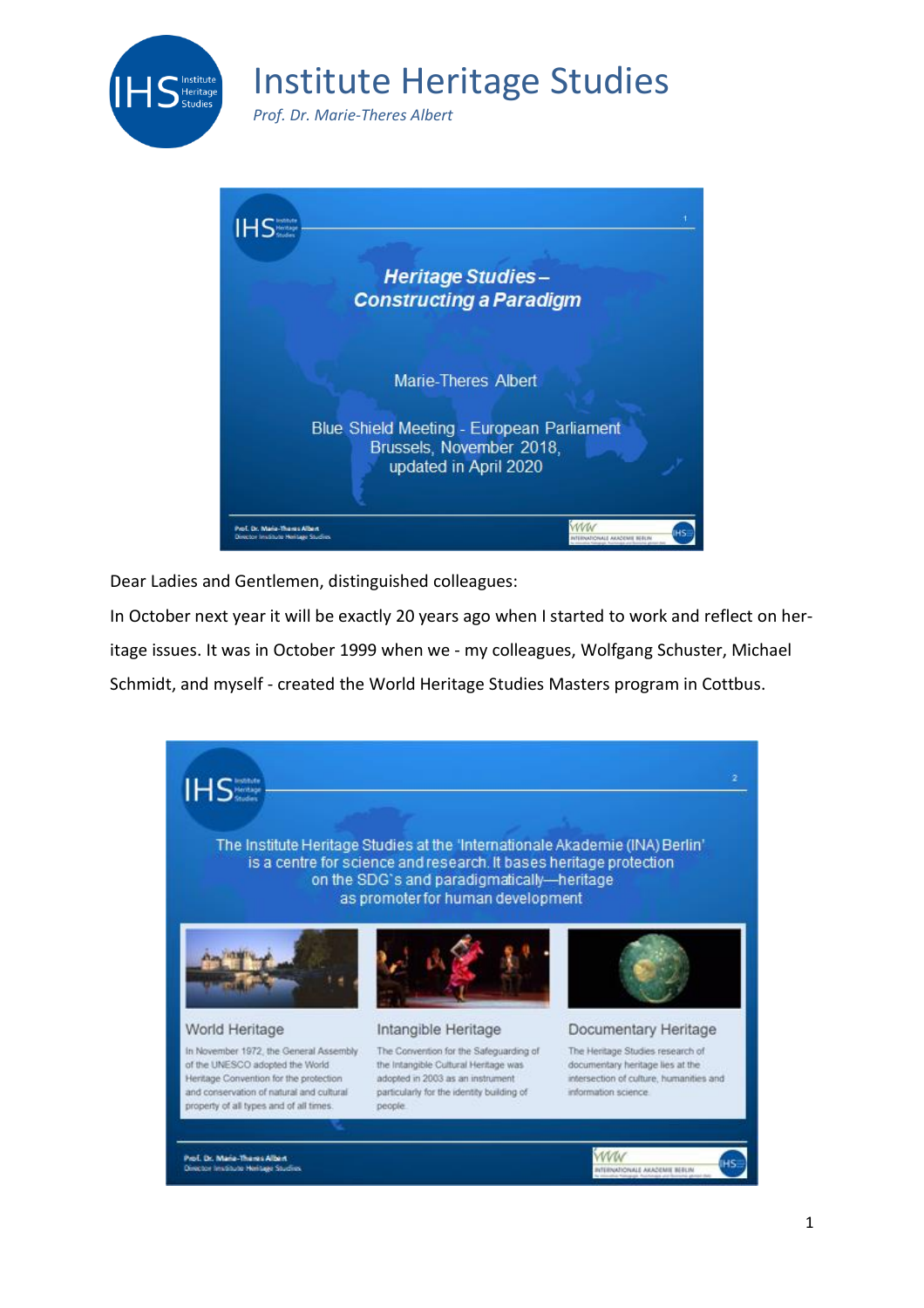

*Prof. Dr. Marie-Theres Albert*

In 2010, I established the PhD program, Heritage Studies, and in 2014, I founded the Institute Heritage Studies (IHS) at the Internationale Akademie Berlin (INA) with focus on tangible, intangible and documentary heritage. T

The Masters Program aim was to build capacity in addressing the increasing worldwide demand to protect and use World Heritage sustainably. The publications presented below exemplify the approach of the WHS program which from the very beginning was grounded in a holistic understanding of heritage. The four scientific publications went along with the development of the Masters Program.



The concept of *Heritage Studies for Human Development* has been developed by a team at the UNESCO Chair in Heritage Studies under my direction since 2002, and since 2010 it has been expanded with the implementation of the PhD program in Heritage Studies and 3 publications since 2012.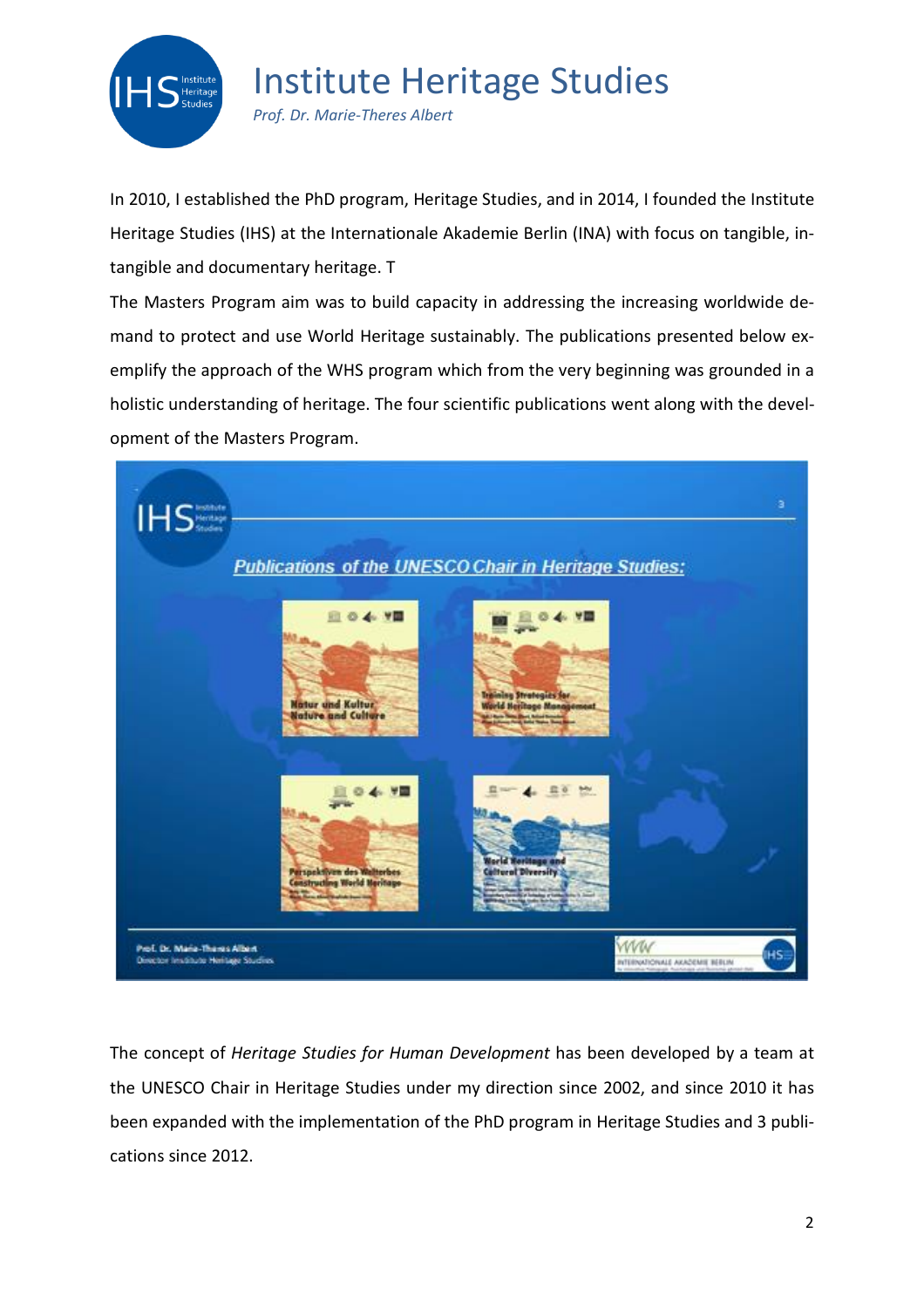

*Prof. Dr. Marie-Theres Albert*



Because of the unbalanced, regional application of the World Heritage Convention, the concept of World Heritage could no longer be conveyed as a simple construct, and needed to be re-interpreted according to the economic, social, cultural and natural realities of the member states to the Convention. Consequently, our understanding of heritage has incrementally been transformed from a material to a holistic conception that includes, for example, political and/or social developments in the different regions of the world. Since 2010 this holistic conception has been incorporated into a heritage studies paradigm that promotes human development. Based on the SDG`s 4, 11, 16 and 17, (UN, the 2030 Agena) this Heritage Studies concept has also become a focus of research at the Institute Heritage Studies (IHS).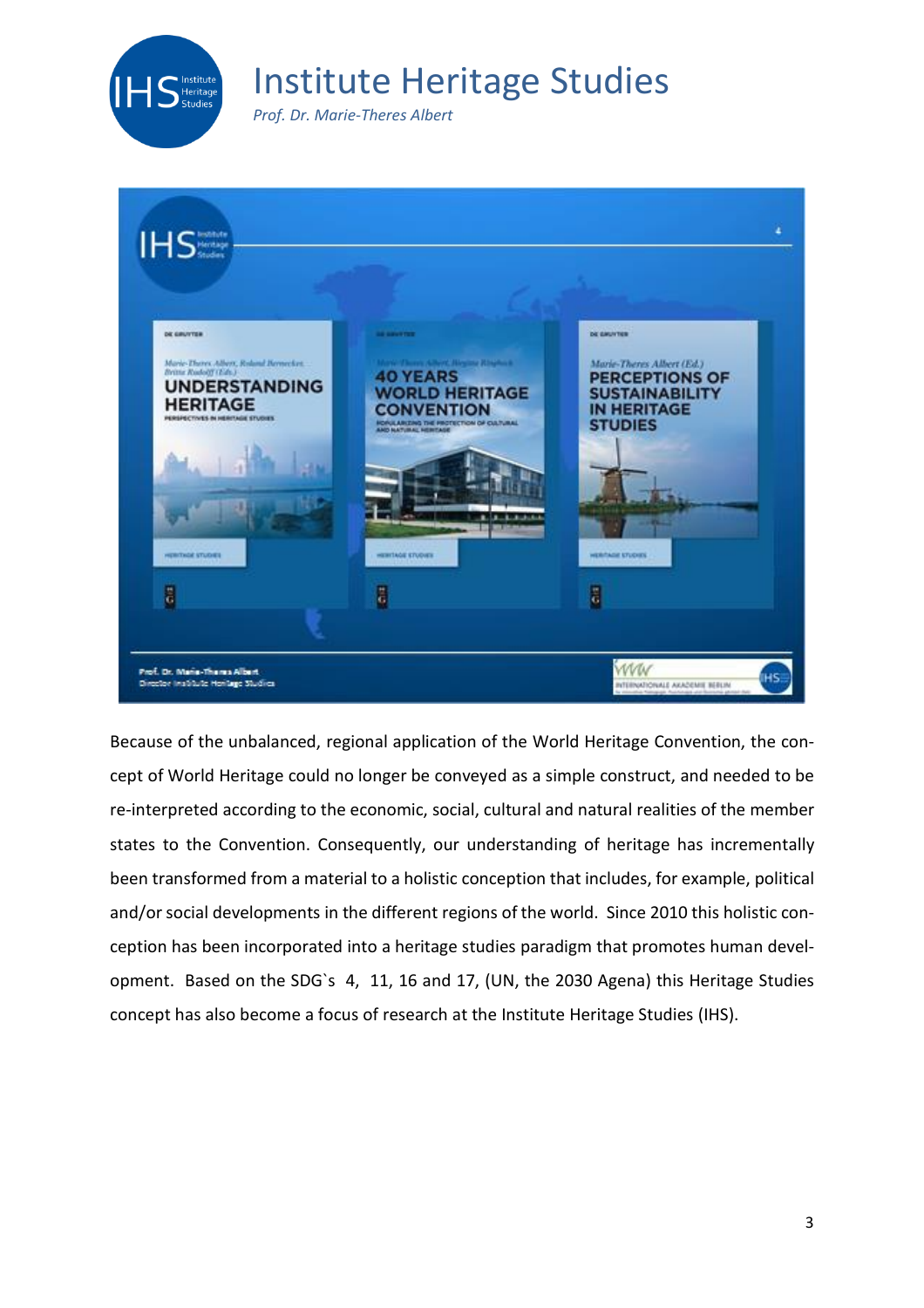

*Prof. Dr. Marie-Theres Albert*



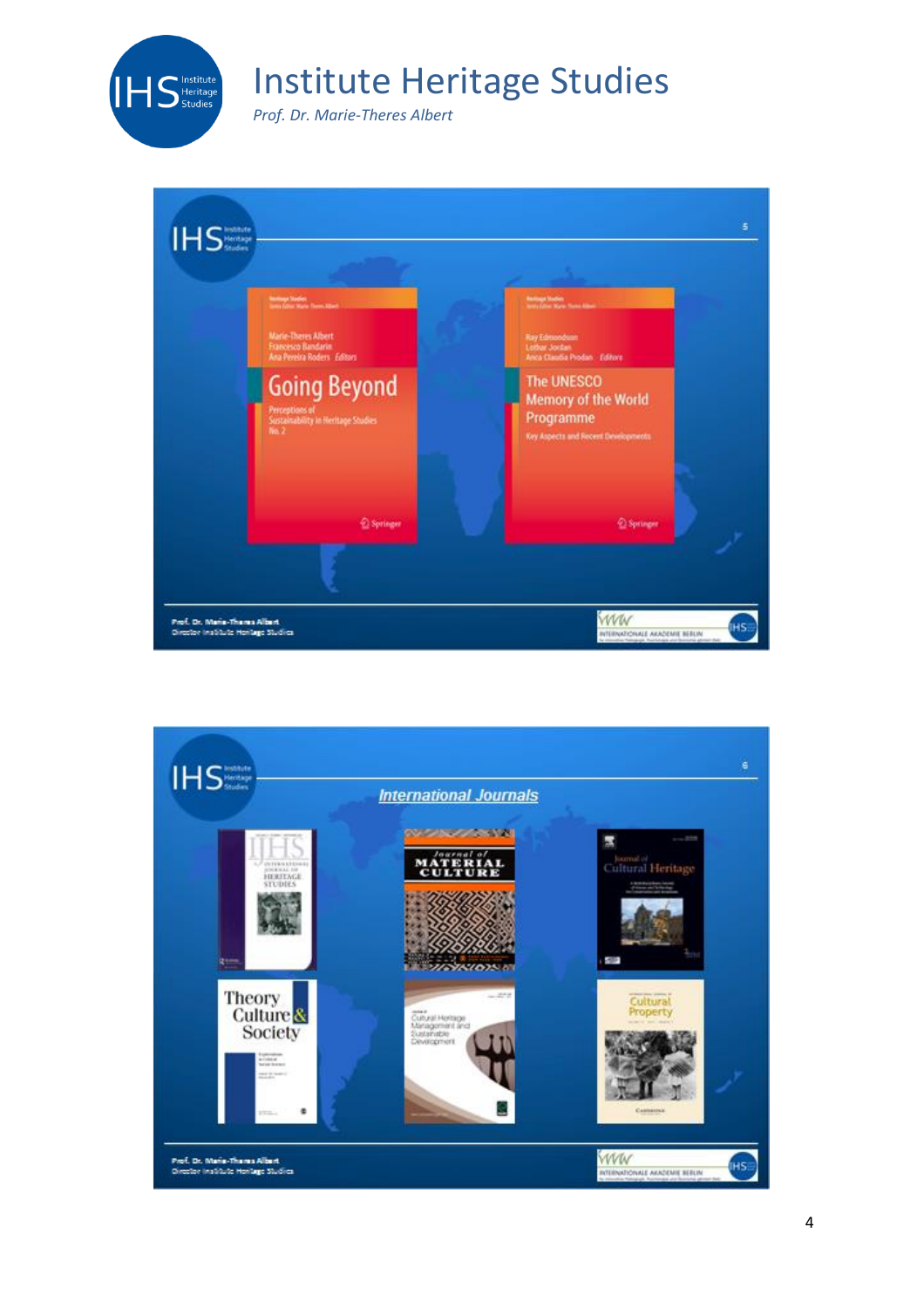

*Prof. Dr. Marie-Theres Albert*

Given the worldwide receptiveness of this concept, today, with the Institute Heritage Studies, I invite you to also contribute to this international discourse as part of the broader field of heritage studies.

The discourse in the concept of "*Heritage Studies as a Promoter for Human Development"* is of equal importance to the concept of "*Critical Heritage Studies*" that takes a postcolonial approach, and the concept of "*Material Heritage Studies"* that is based mainly on the material sciences, such as architecture, urban planning, conservation and preservation, and to the focus on *"Management within Heritage Studies"* as published in the series on *Sustainable Management*.

I am certain that with this new paradigm we will be able to strengthen the credibility of Heritage Studies because this conception allows us to scientifically identify the modern challenges of our heritage and to develop strategies to sustainably deal with them. This means that we will be able to provide answers to questions raised around current and future challenges in heritage protection and use.

### **Challenges**

Today, more than ever, our heritage is affected by many aspects. Consequently, we must continue the search for solutions to the most egregious issues in the protection and use of our heritage worldwide.

Due to the processes of globalization and its impacts on the daily life situation of peoples and societies on the one hand and processes of modernization with its implication on heritage protection and use on the other hand, the standard setting instruments of UNESCO and further international organizations have to be revised. Appropriate scientific research is currently required to provide a credible basis for developing concepts and approaches to protect and use heritage sustainably.

This means that the processes of technological, climate, demographic changes and the shrinking cities have to be considered in the concepts of sustainable heritage protection as well as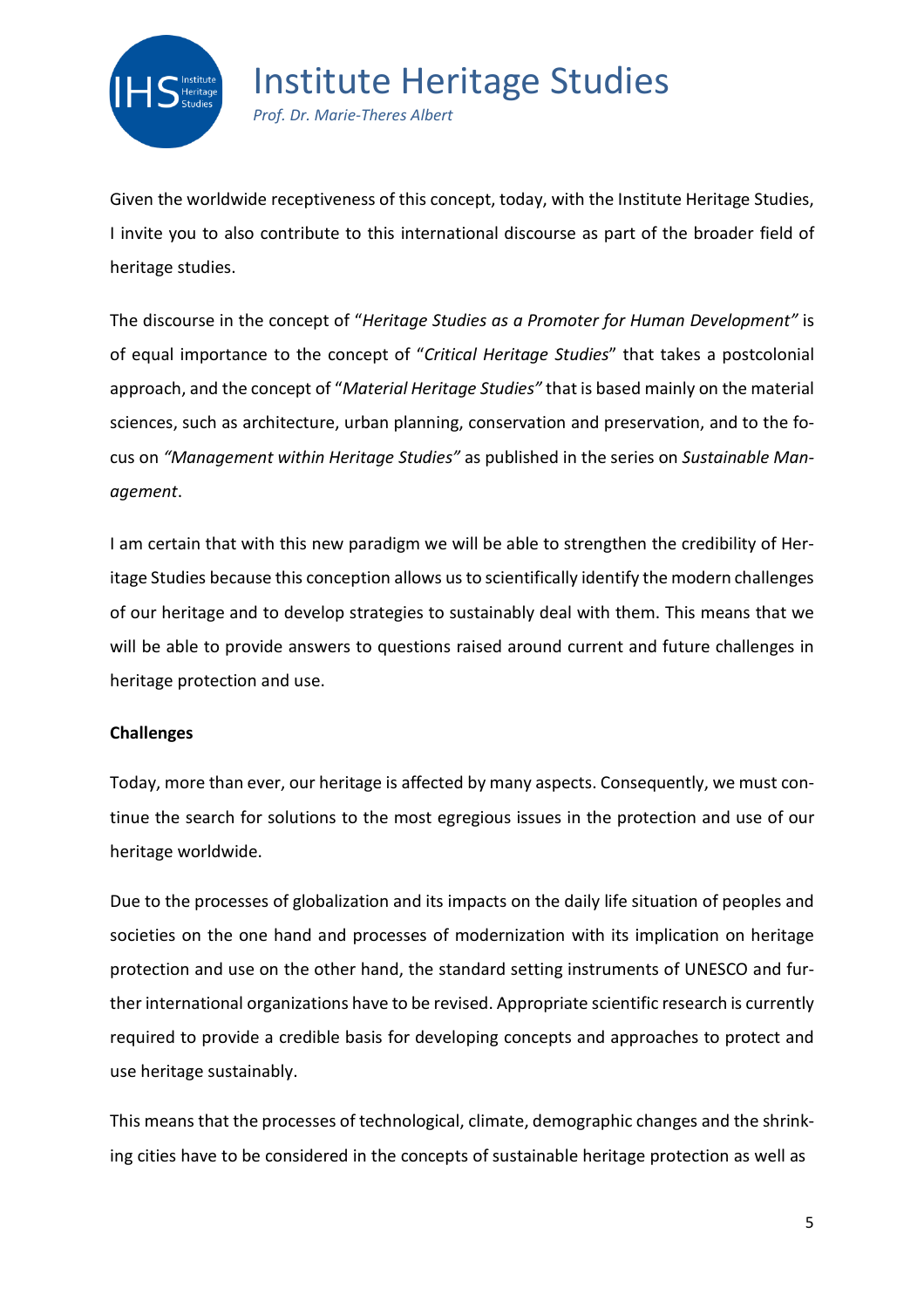

*Prof. Dr. Marie-Theres Albert*



worldwide migration processes due to war, destruction of heritage and terrorism.

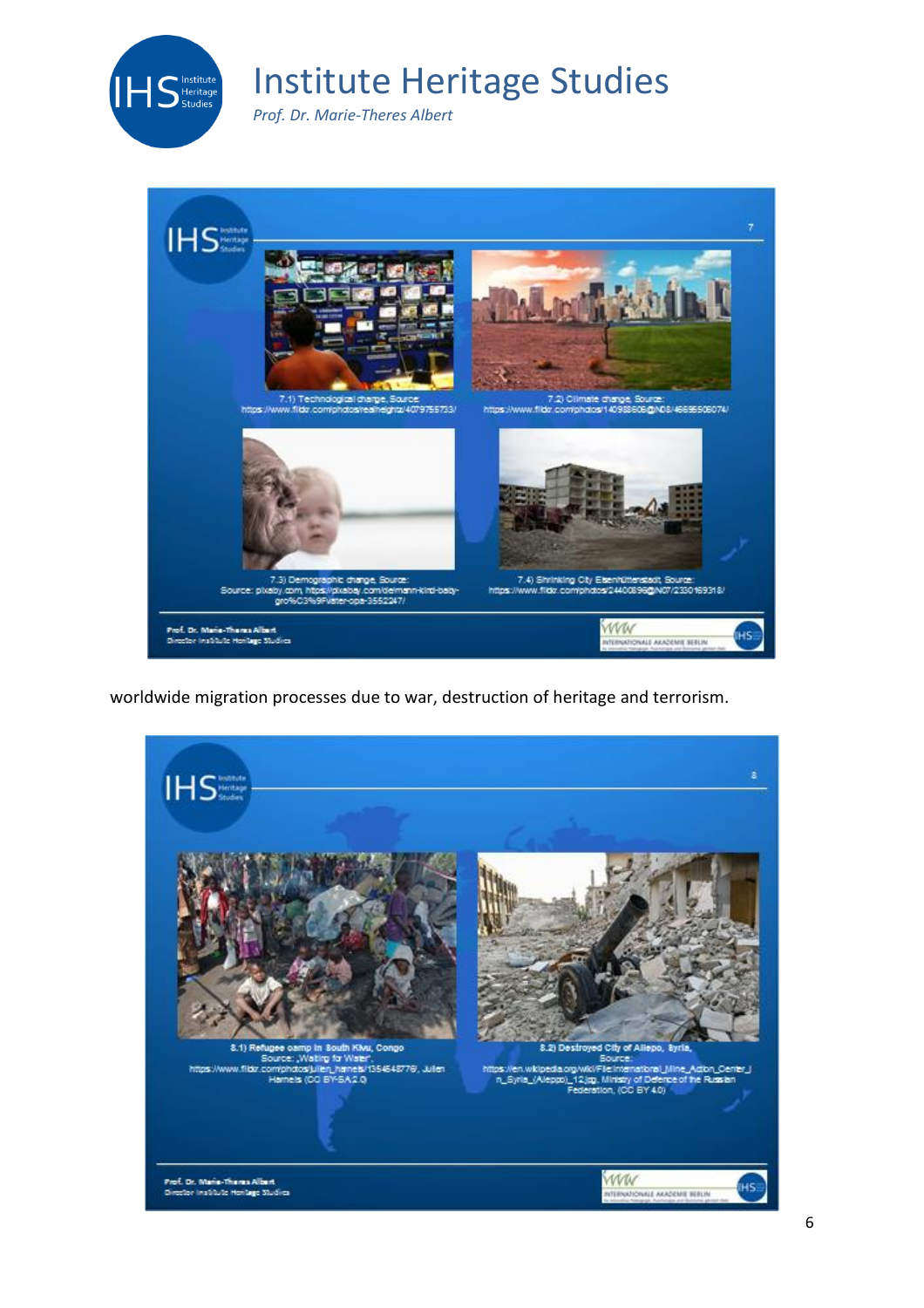

*Prof. Dr. Marie-Theres Albert*



Last but not least answers to protecting the material and immaterial substance of heritage have to be found due to the commodification of heritage or the mass tourism.

I am convinced that our paradigm—to interpret heritage as a factor for human development helps to identify the most glaring developments and their causes, as well as to generate sustainable strategies in dealing with these challenges.

Our epistemological understanding of Heritage Studies is comparable to that of Cultural Studies as both share similar aims in research and are orientated towards paradigms and interdisciplinary, justified scientific approaches and methods. Furthermore, they are orientated towards the development of a systematic strategy in identifying, analyzing and improving the phenomenons of heritage. As a minimum, I think that we will meet some of the challenges by embracing and working on the manifold expressions of heritage that have been shaped by the modern world in a variety of ways.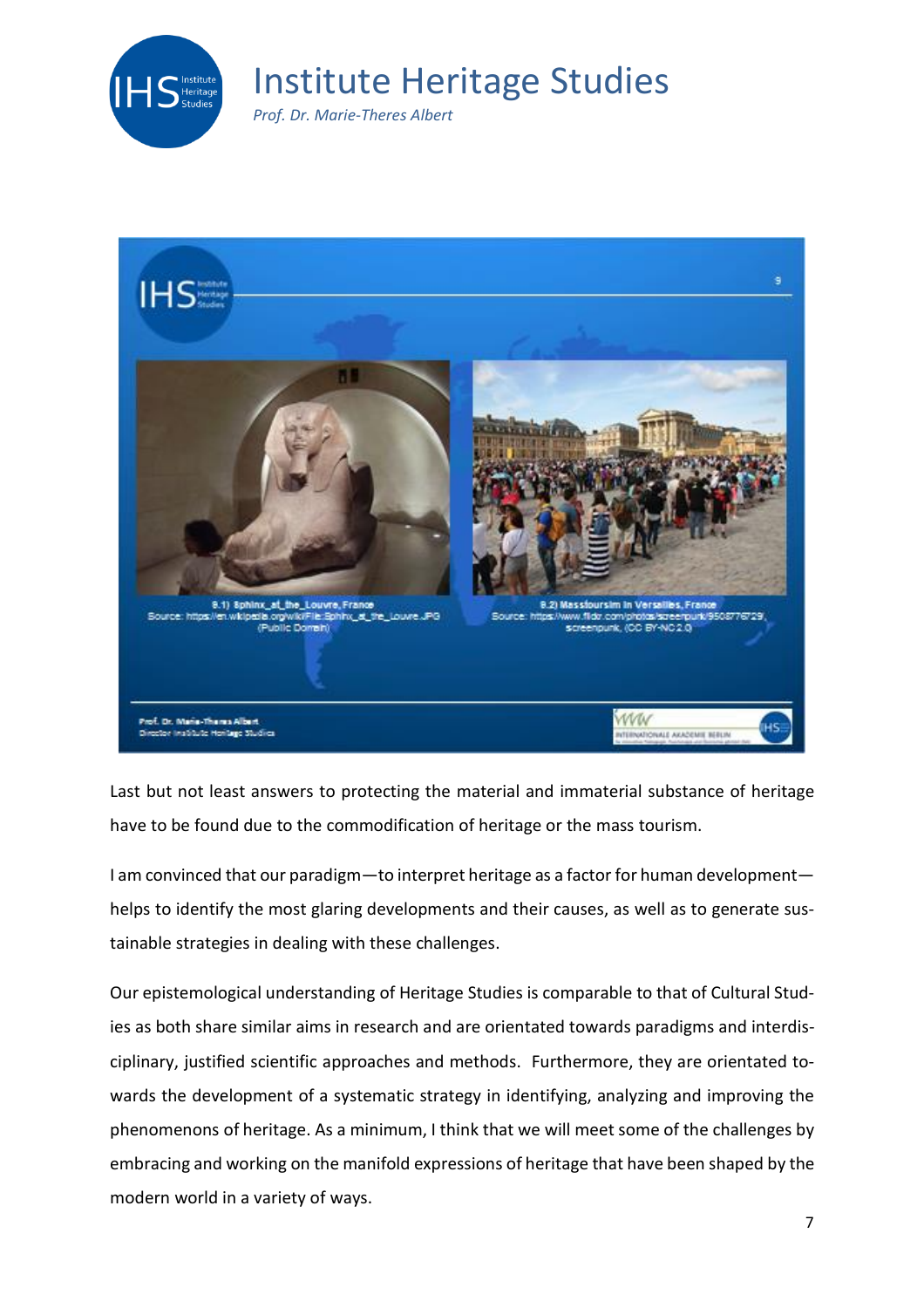

*Prof. Dr. Marie-Theres Albert*

The European Year of Cultural Heritage has addressed these challenges. Now, more than before, the phenomenons of heritage have to be seen, interpreted and understood by analyzing their formations, conditions, appearances and effects. As such all phenomenons need to be treated with sustainable research measures and strategic measures for solving conflicts. It follows that there is an urgent need to organize scientific research around the current conflicts that are endangering our heritage, and there is an international responsibility to identify the causes of present concerns and to develop resolution strategies.

Once again, our conception for Heritage Studies finds application as an approach for sustainable human development. I would like to present some examples of current developments which are affecting our heritage:



The first one is mass tourism. At issue is the continuing commercialization of World Heritage, in spite of the fact that many experts in the tourism industry are aware of the threats that international tourism poses to the material substance and the authenticity and values of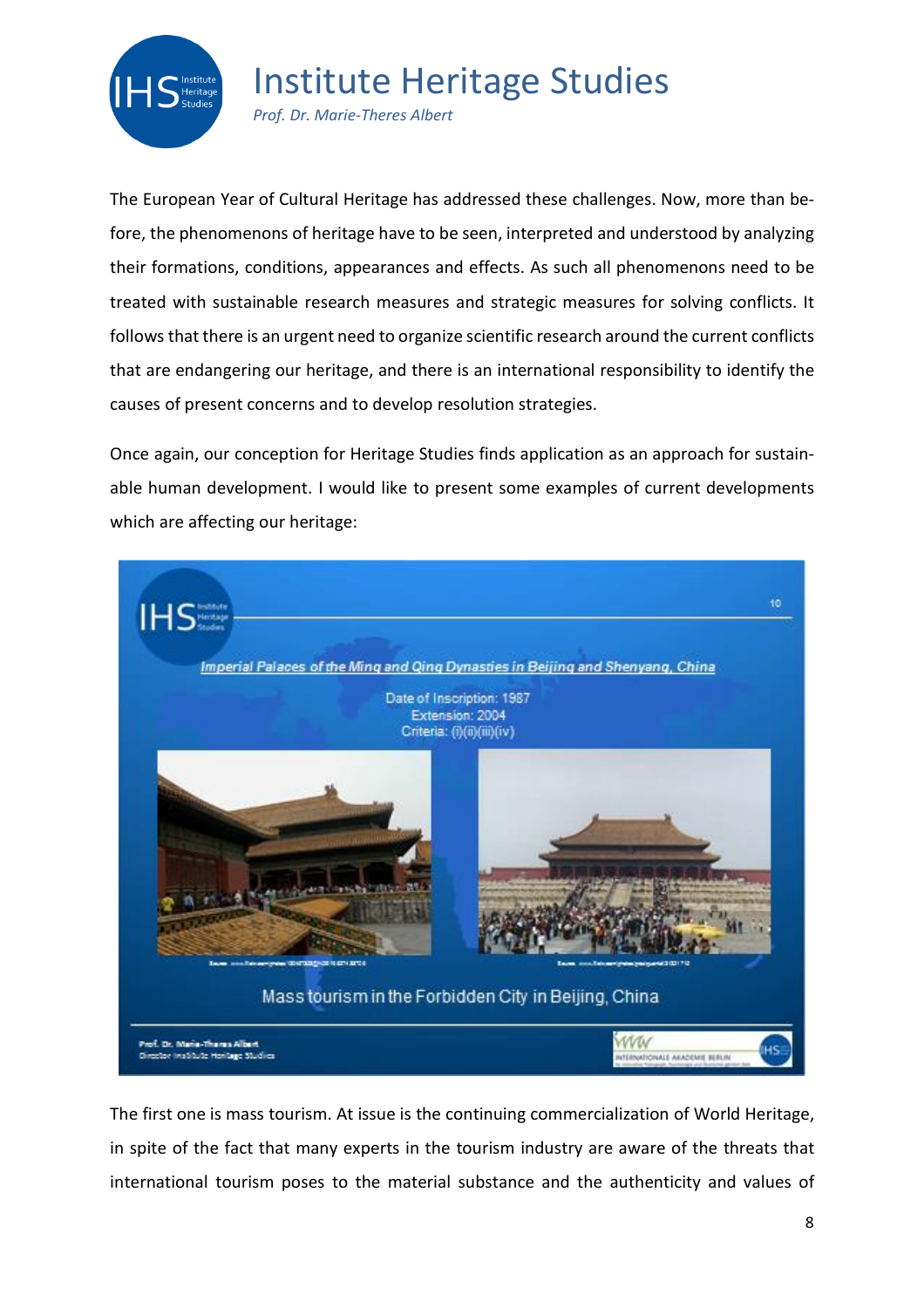

*Prof. Dr. Marie-Theres Albert*

World Heritage sites. Whereas the commodification of heritage dominates the discourse, no alternatives for the sustainable use of heritage are being investigated.

Today, World Heritage is understood less and less as a universal good, albeit the Convention states that it must be protected as such. Over the course of time and through the processes of commodification, World Heritage has changed from a good into a product. This merchandisable product is accordingly subject to the rules of the market. The outcomes that have precipitated from this change of value in World Heritage designations are grave and, consequently, need to be researched.

For example, when considering the demands for sustainability in tourism development, only visitor numbers have been dealt with, and this has not had any far reaching effects. However, it is also true that when more people know what a World Heritage site means, why it exists and what its function for future development could be, the values of that World Heritage can be more easily promoted.

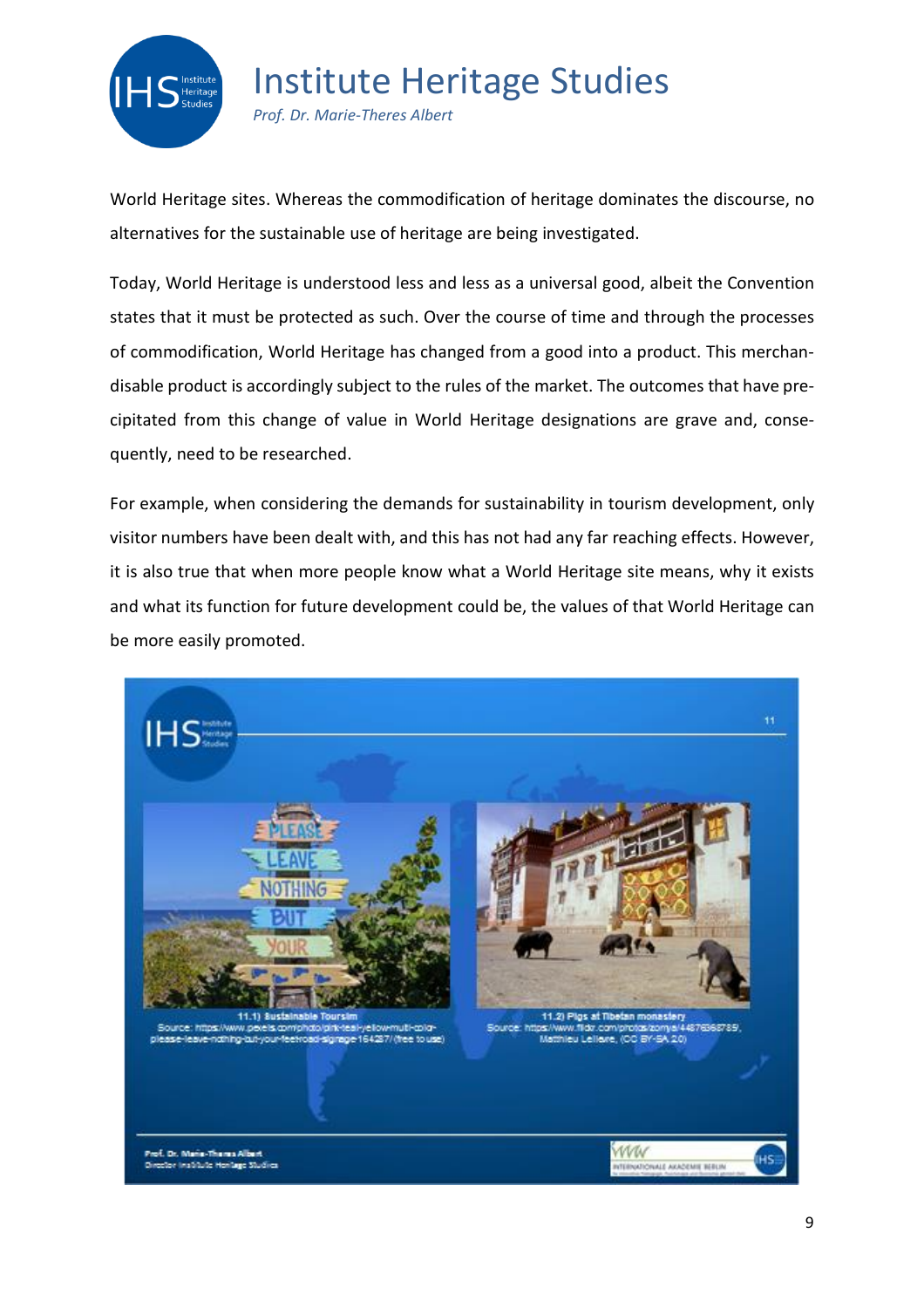

*Prof. Dr. Marie-Theres Albert*

As such, sustainable tourism will only become reality when tourists themselves learn and accept the need for the sustainable development of the specific sites they visit. This can be achieved with capacity building programs at all levels and, of course, in a change of perception among tourists about what heritage is. Another development which is affecting our heritage is human migration and / or refugee movements.



In contrast to the phenomenon of mass tourism, human migration affects, in many ways, the people themselves and, more specifically, their heritage. The effects relate to the tangible and intangible assets of the people as they see these assets monopolized by different interests. The various constructs of human heritage unique to this circumstance need to be adapted to the dynamically changing cultural and social processes.

Currently, we have observed that the various worldwide migration phenomenons have changed our understanding of how heritage is to be protected. In spite of this, their causes have been inadequately analyzed, and the measures taken have been largely ineffective. Little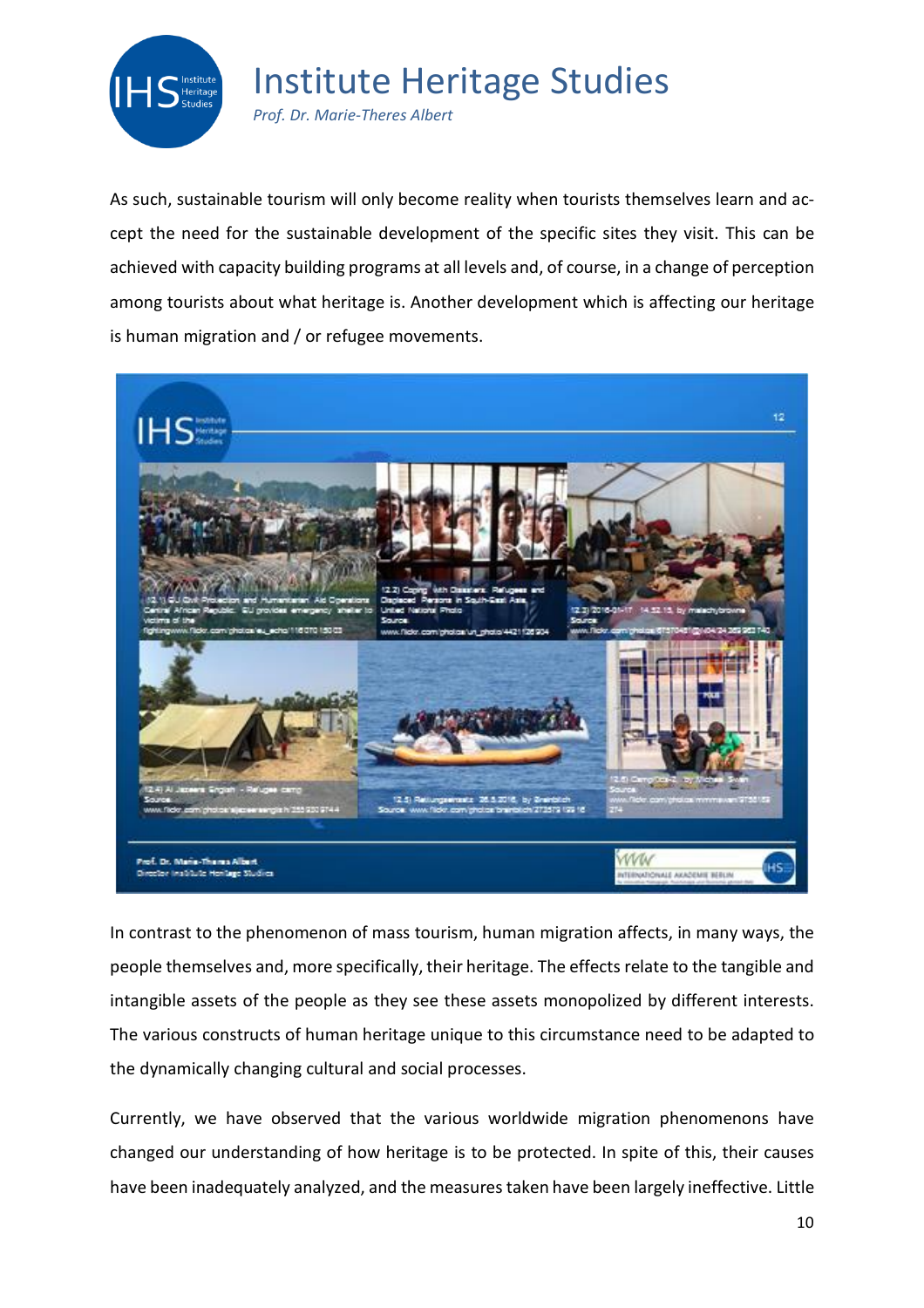

*Prof. Dr. Marie-Theres Albert*

consideration has been given to what happens when the heritage of humankind is obliterated due to war and terrorism and the impoverishment of people because of socio-economic changes. The reality is that the cultural and natural landscapes of whole regions, as well as their constituent elements have been neglected.



These developments relate to both the heritage of immigrants and to that of emigrants, though, in different ways. Whereas emigrants often come from formerly inhabited rural and urban areas, they leave them as wastelands. Then again asimmigrants they create new structures in places that they share with the locals.

The present issues around racism and discrimination against migrants and refugees are realities in the world. However, they say even more about the incompetence of societies to integrate these people. What is more, this is not new. These issues have been superbly analyzed and explained by Norbert Elias in his book, "The Established and the Outsiders," published already in 1965.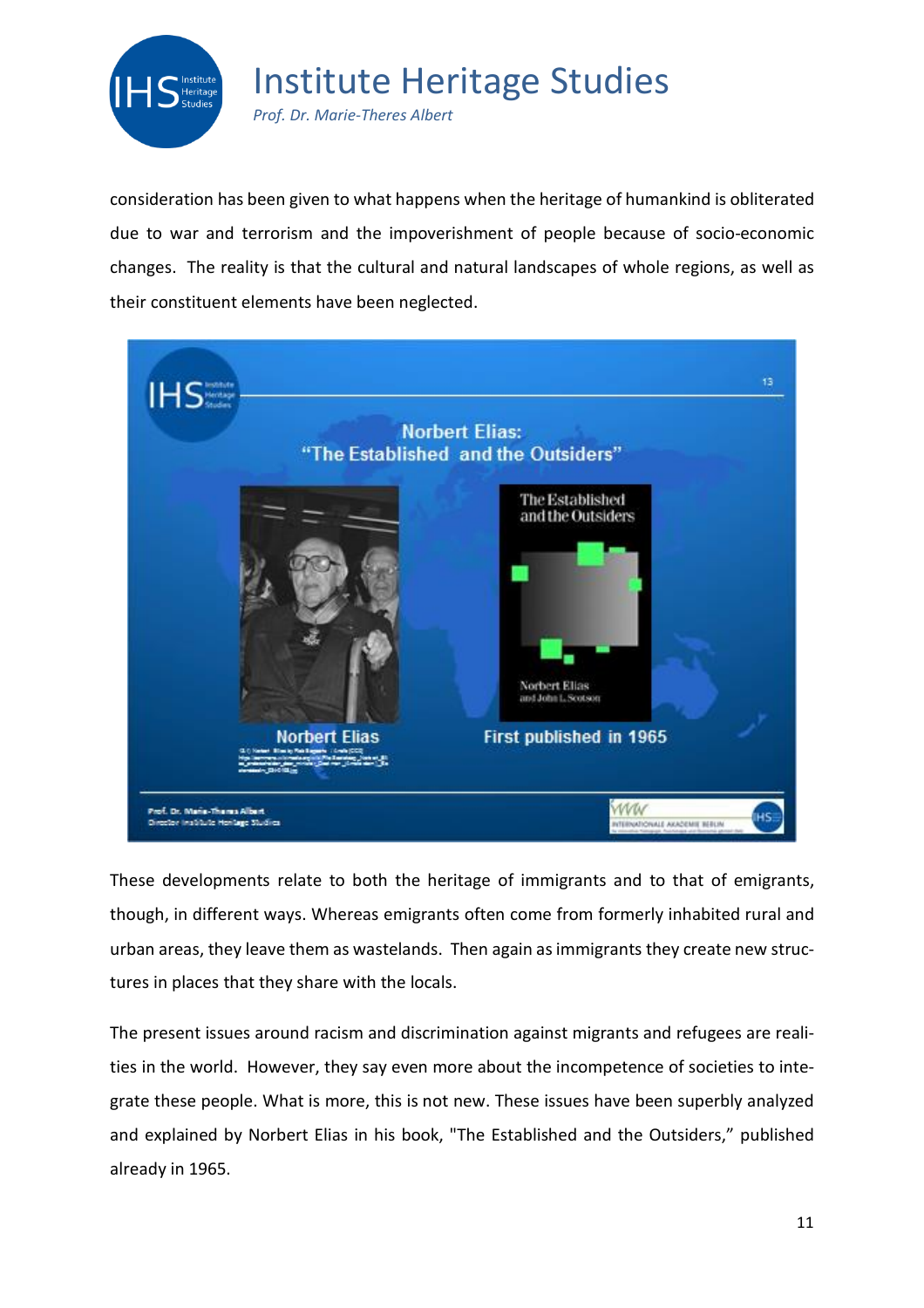

*Prof. Dr. Marie-Theres Albert*

One of the greatest threats to cultural heritage isthe illicit trade in artefacts and its connection to shifting terrorist movements. A case in point are the statues of Buddha in the Bamiyan Valley, Afghanistan:



The statues of Buddha in the Bamiyan Valley were destroyed by the religious-political fanaticism of the Taliban regime. The remains of the statues were inscribed as World Heritage in 2003 and have been on the list of World Heritage in Danger ever since.

The inconceivable act of destroying the 1500 year-old Buddhist statues, was an attempt to obliterate Buddhist heritage in order to strengthen Taliban fanaticism. As such we have to remember that this violent demonstration of power has often in history gone hand-in-hand with an agenda to sever people's roots. The destruction of heritage is synonymous with the destruction of identity—the latter making room for the power-hungry to establish, uncontestedly, their new ideology.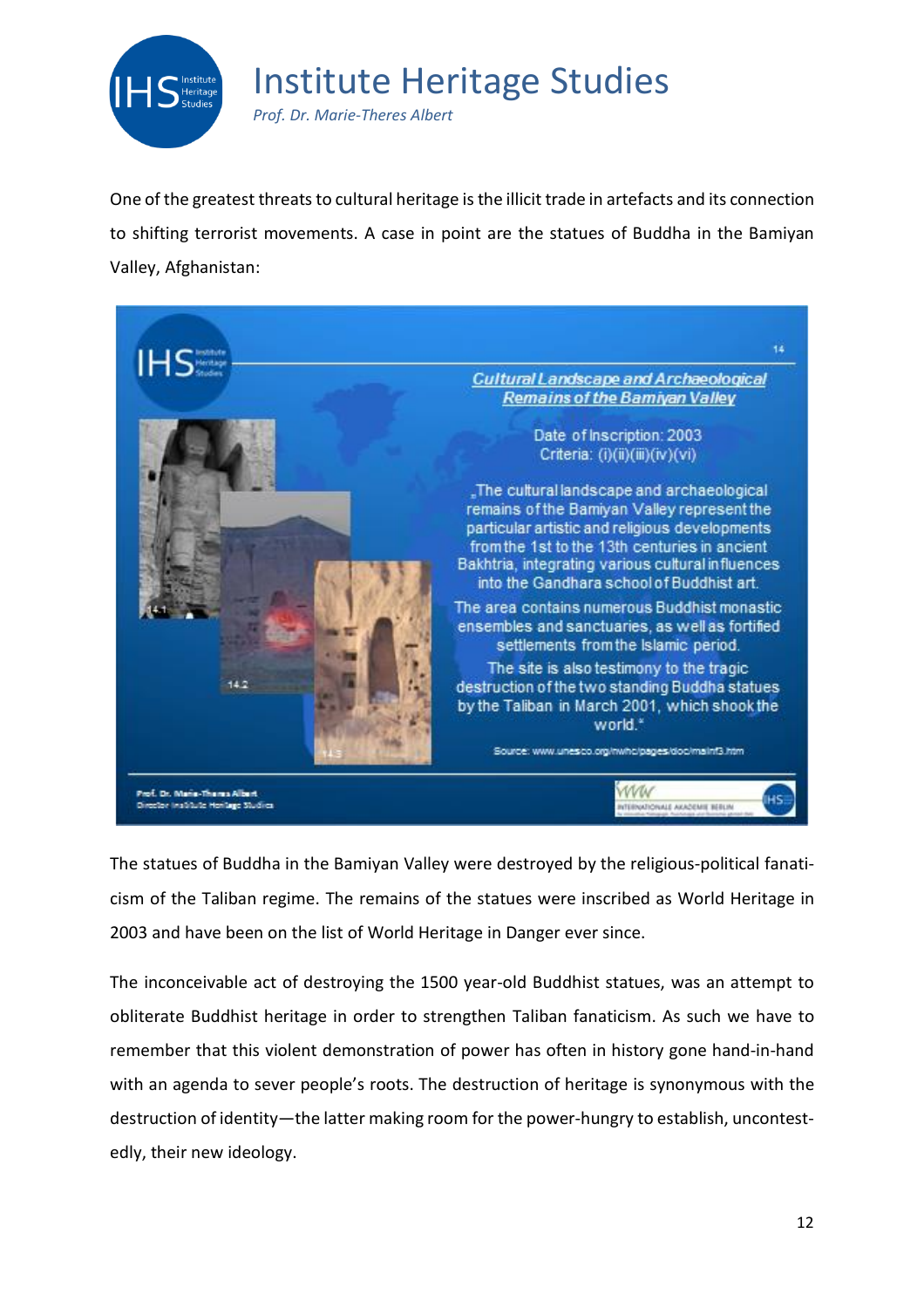

*Prof. Dr. Marie-Theres Albert*

As mentioned before, the 21st century impacts on the world's heritage pose some of the new challenges for Heritage Studies. They need to be addressed using scientific methods of identification and analysis to arrive at scientifically based solutions that either solve the issues or avoid them.

In addition, it has to create a new understanding of heritage, one of "inheriting," but, more importantly, adapt the original vision and goals of heritage protection—defined for example in the World Heritage Convention—to current developments.



*(Nature: Air, Water, Photosynthesis, Mother earth, Electromagnetic Waves, DNA, Minerals, Animals, Plants, etc.; Culture: Language, Philosophy, Physics, Musical Instruments, Classical Music, Jazz, Ballet, Hip Hop, Astronomy, Internet, Medicine, Biology, Religion, etc.; Community: Roads, Playgrounds, Calendars, Universities, Libraries, Social Security, Laws, Capital Markets, Museums, Political Institutions, Money, Agricultural Commodity Markets, Flea markets, Holidays)*

One response to this challenge is the commons, a concept that was developed and promoted

in the 1990s by the late Nobel Prize winner, Elinor Ostrom. The idea behind the commons is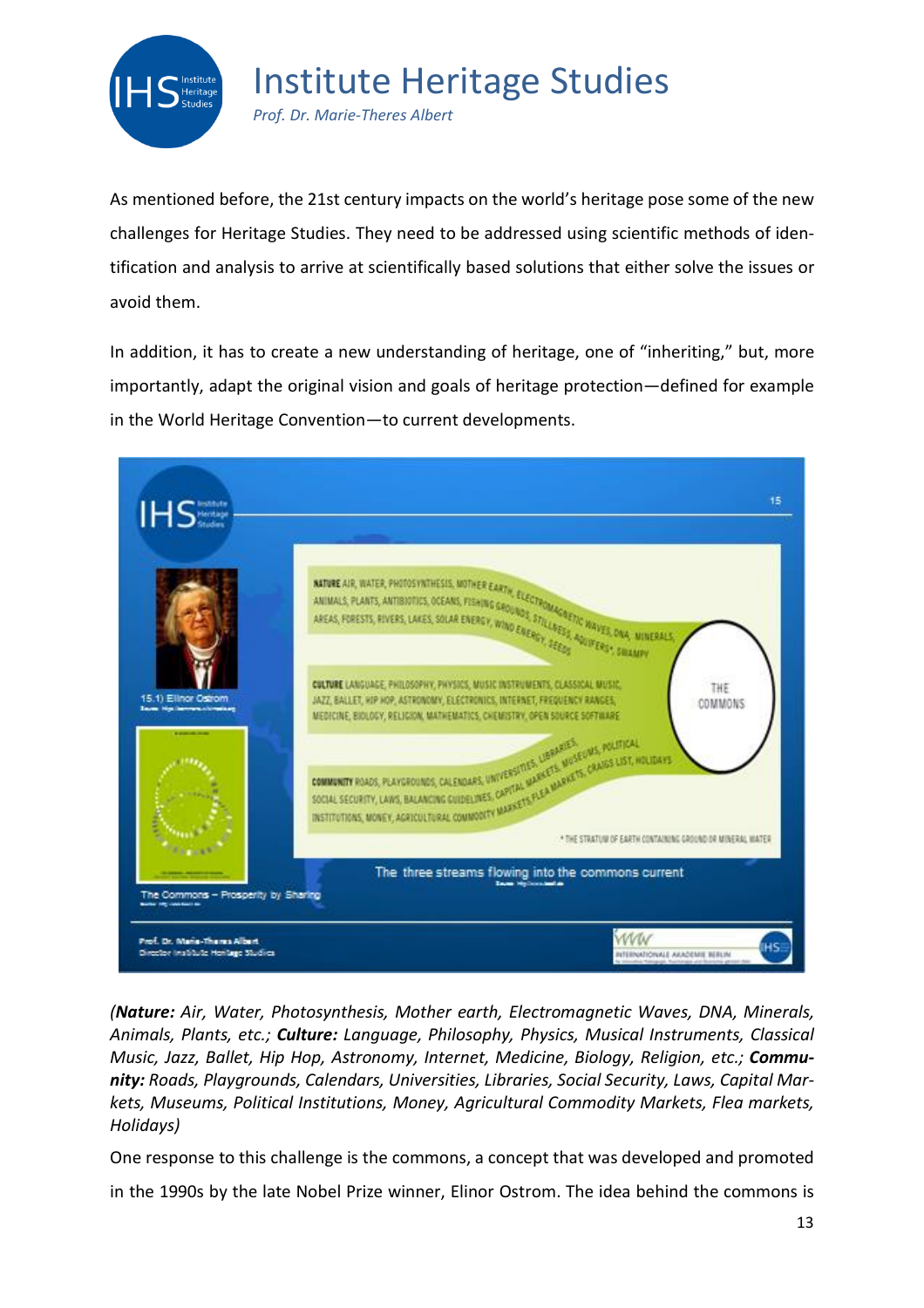

*Prof. Dr. Marie-Theres Albert*

that life-sustaining resources, such as air, water, and (in my proposal) the heritages of mankind are not to be treated as private or public goods, but rather as common goods.

A community of responsible citizens bears responsibility for the commons. Within the concept of cultural heritage, sustainability is linked to the cultural and natural goods of mankind and requires citizens to engage in the preservation of these goods, especially when they give people a sense of identity. Many projects have shown that people engage responsively when their heritage is addressed. It follows once again that Heritage Studies could be understood paradigmatically as an approach for supporting human development.

Another idea that rethinks Heritage Studies is the professional implementation of the Global Strategy, adopted by the World Heritage Committee already in 2007. What I specifically want to draw attention to is the 5<sup>th</sup> C, dealing with the concept of community involvement.



Consequently, Heritage Studies in practice and in research has to use and / or develop alternative models that include people in the decision-making processes that bring about solutions.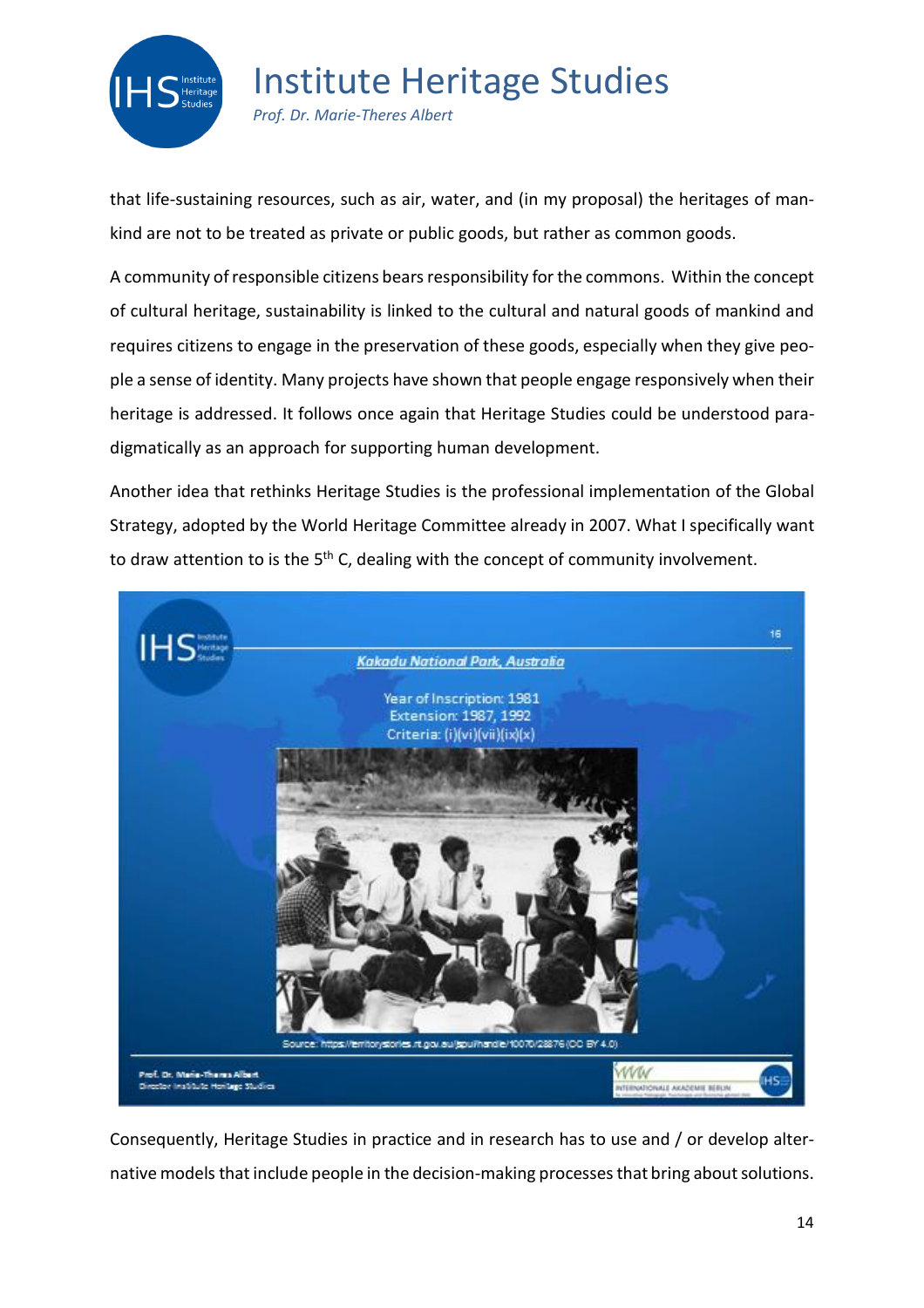

*Prof. Dr. Marie-Theres Albert*

At present the discourse is dominated by experts from UNESCO, ICOMOS, ICCROM, and other formal national and international institutions. These experts have technical expertise and responsibilities, but they rarely understand the issues of the citizens associated with the heritage in question.

Changing these hierarchical structures would not only be a strategic discourse shift from experts to local stakeholders, it would also be a paradigmatic shift in the understanding of responsibility. However, more importantly, changing the hierarchical structures would alter the perspective from object to man and bring the discourse on heritage back to where it belongs: the human being and his/her environment. A transformation of the discourse from object to human being and his/her environment requires tangible constructs of heritage to be complemented by their intangible meanings—thereby making development processes possible.



15 And here again I would take this transformation even further by specifically identifying and evaluating heritage on a functional basis in the interest of human development. A functional construct of heritage with the aim of human development gives importance to all cultural and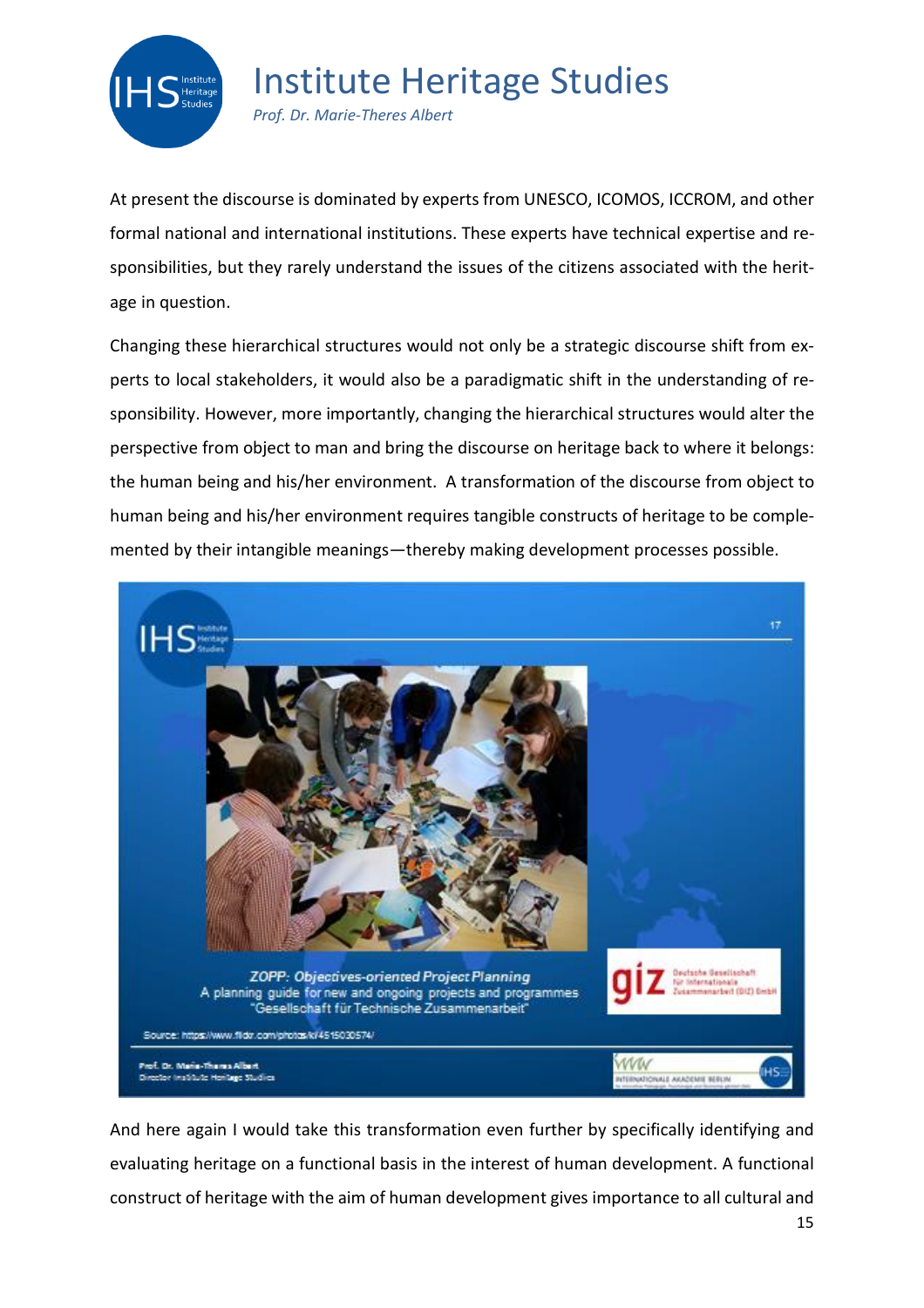

*Prof. Dr. Marie-Theres Albert*

social ideas, in addition to performances and practices that help human beings locate themselves politically and socially, as well as culturally and economically. These foci give purpose to creating and protecting a sense of identity.

18 Institute Heritage Studies at the International Academy Berlin Innovative Concepts of Tangible Heritage in the Context of Global Change - Tangible or built heritage under impacts of globalization Innovative Measures of Safequarding Cultural Heritage against War, Terrorismand **Illicit Import and Export** Innovative Concepts of Intangible Heritage / Religion/ Identity/ Diversity Strategies for the identification and safeguarding of intangible heritage **Cultural Landscapes** Diversity of heritage in cultural and urban landscapes Mediation of Heritage through Innovative Technologies "Memory of the World" programme and the use of digital technology www of, Dr. Maria-Thama Albart Director Institute Hentige Studies FONALE AKADEMIE BERLIN

Given these ideas and paradigmatic positions, Heritage Studies would consist of a multistage process with four focus areas.

For instance, we would inquire about how *heritage* in the context of the 1972 Convention is interpreted in the different sciences, such as human ecology, law, architectural history, art history, planning and ecology. We would reflect upon how heritage has been destroyed through terrorism and explore responsive strategies. We would deal with the anthropological, ethnological, historical and museological approaches of the heritage constructs in the 2003 and 2005 Conventions and in the Memory of the World Program.

We would ask whether and in which manner we could include inter- and trans-disciplinary research interests in these constructs and determine how they are aligned. As such, however,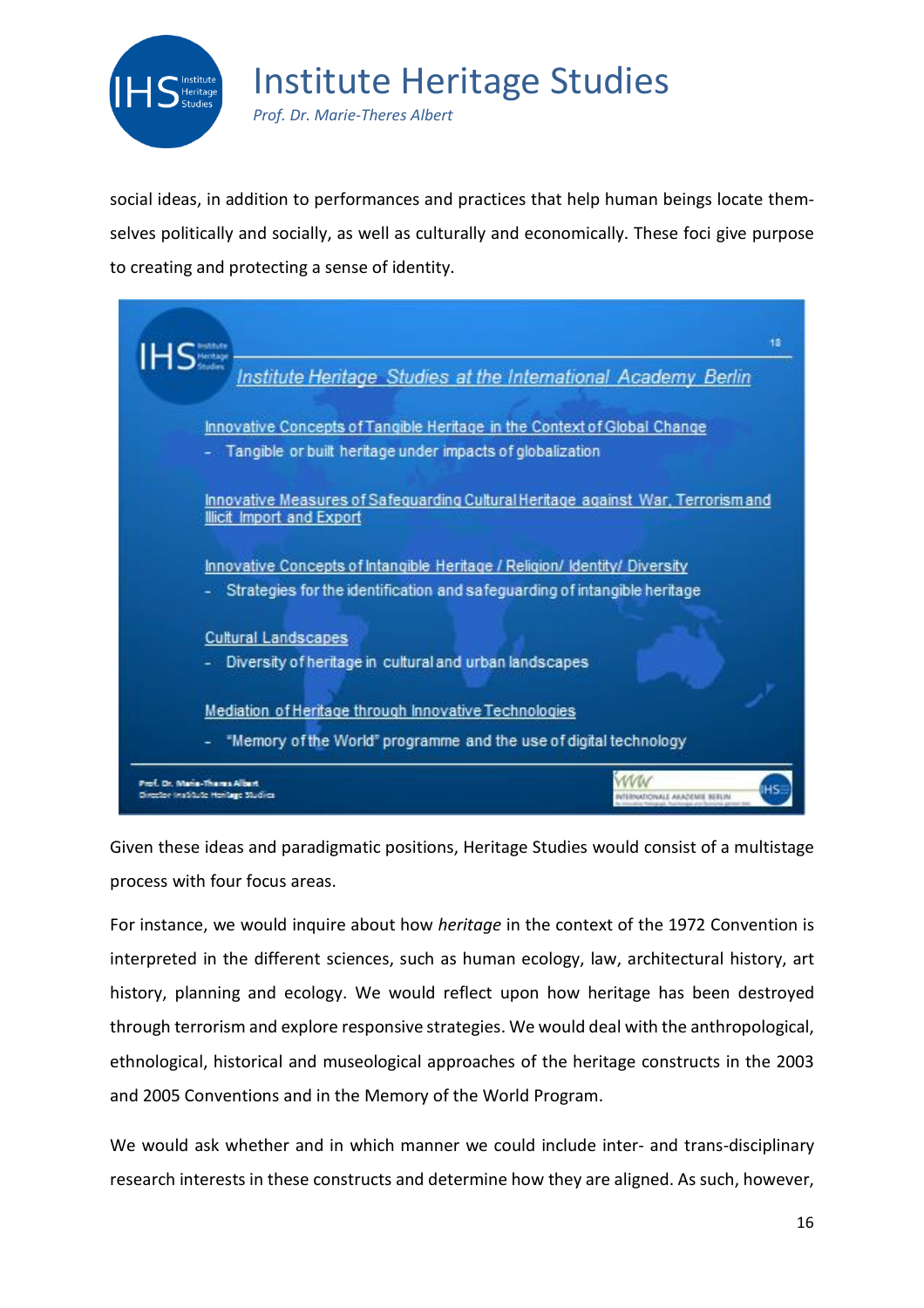

*Prof. Dr. Marie-Theres Albert*

we would not be concerned about the scientific discourse. Our aim would be to capture the diversity of heritage, to process it holistically and to uncover yet unidentified opportunities of learning and practice.

In other words, our objective is to complement the political discourse— as expressed in the Conventions and their implementation—with a practical discourse.

Essentially, this means the concepts of development and participation have to be part of the definitions of sustainability and sustainable development, as well as elemental to social, cultural and economic realities. Moreover, I believe it is not enough to adopt just new declarations. It is much more important to analyze precisely what sustainable development means to a specific situation and how it can be realized through Heritage Studies.



### **Literature**

UN General Assembly, Resolution adopted by the General assembly on 25 September 2015, 70/1. Transforming our World: the 2030 Agenda for Sustainable Development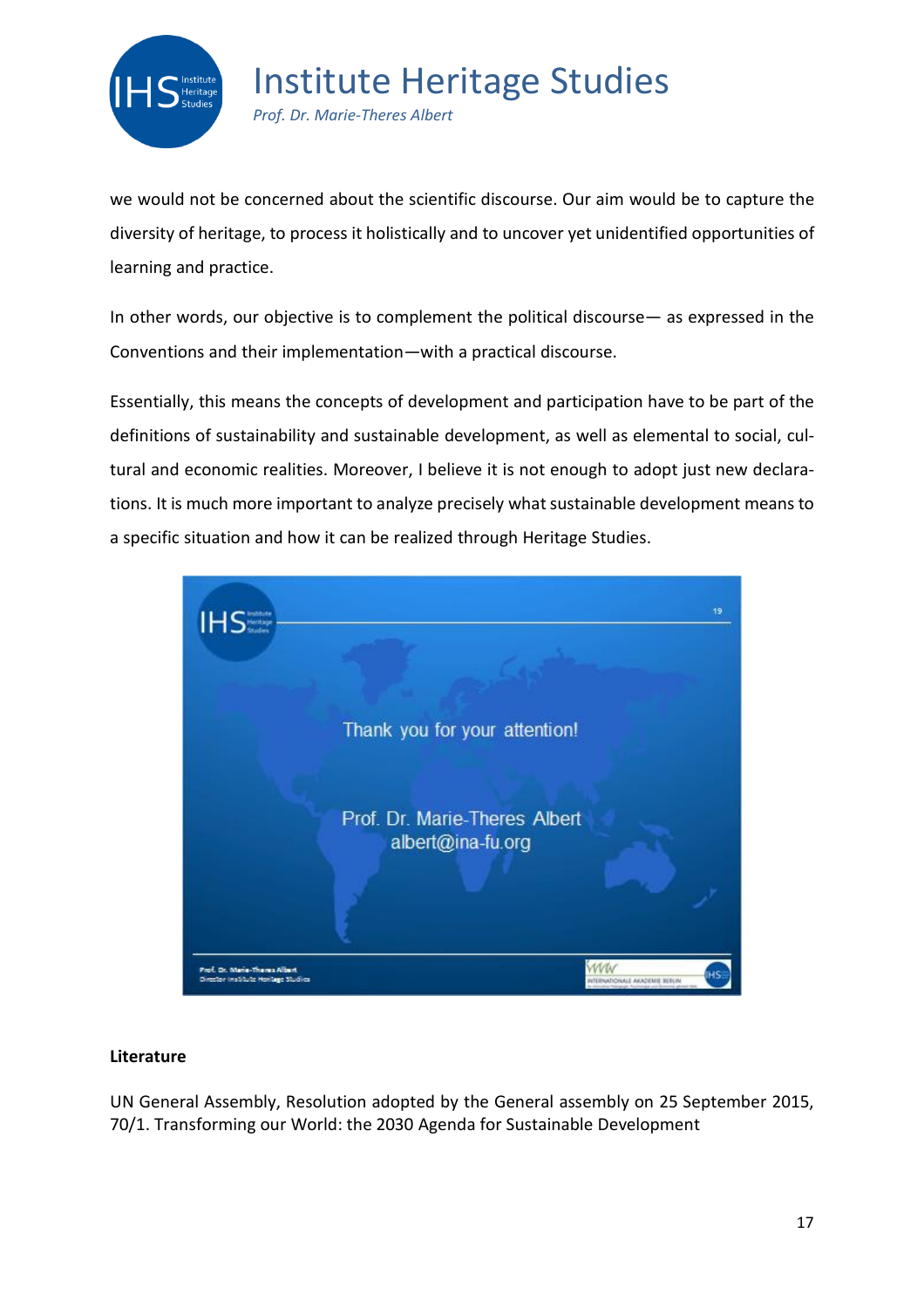

*Prof. Dr. Marie-Theres Albert*

### **Images / Sources**

2.1) Schloss Chambord Copyright: Dr. Hans-J. Aubert, Nietzschestr. 47, 53177 Bonn (http://www.achimaubert.de/index.html) | Kalender Unser Welterbe; 2.2) Shanghai Bild 6: Flamenco – lizenziert von http://www.dreamstime.com; 2.3) "Nebra Scheibe" von Dbachmann. Lizenziert unter CC BY-SA 3.0 über Wikimedia Commons – https://commons.wikimedia.org/wiki/File:Nebra\_Scheibe.jpg#/media/File:Nebra\_Scheibe.jpg

7.1) technological change, Source: https://www.flickr.com/photos/realheightz/4079755733/, Margherita J. L. Lisoni, (CC BY 2.0); 7.2) Climate change, Source: https://www.flickr.com/photos/140988606@N08/46695506074/, Christoph Scholz, (CC BY-SA 2.0); 7.3) Demographic change, Source: pixaby.com und CC0 Creative Commons; https://pixabay.com/de/mann-kind-baby-gro%C3%9Fvater-opa-3552247/; 7.4) Shrinking City Eisenhüttenstadt, https://www.flickr.com/photos/24400896@N07/2330169318/, ehsttzwen, (CC BY-ND 2.0)

8.1) Refugee camp in South Kivu, Congo; Source: "Waiting for Water", https://www.flickr.com/photos/julien\_harneis/1354548776/, Julien Harneis (CC BY-SA 2.0); 8.2) Destroyed City of Allepo, Syria, Source: https://en.wikipedia.org/wiki/File:International Mine Action Center in Syria (Aleppo) 12.jpg, Ministry of Defence of the Russian Federation, (CC BY 4.0)

9.1) 9.1) Sphinx at the Louvre; Source: https://en.wikipe-

dia.org/wiki/File:Sphinx at the Louvre.JPG (Public Domain); 9.2) Masstoursim in Versailles, France, Source: https://www.flickr.com/photos/screenpunk/9508776729/, screenpunk, (CC BY-NC 2.0)

10.1) Beijing, Forbidden City,Allan Watt Source: www.flickr.com/photos/130467353@N06/16637438706; 10.2) China-Beijing-Forbidden City, Carol Schaffer Source: www.flickr.com/photos/praziquantel/31321715

11.1) Sustainable Toursim, Pink Teal Yellow Multi Color Please Leave Nothing but Your Feet Road Signage, Source: https://www.pexels.com/photo/pink-teal-yellow-multi-color-please-